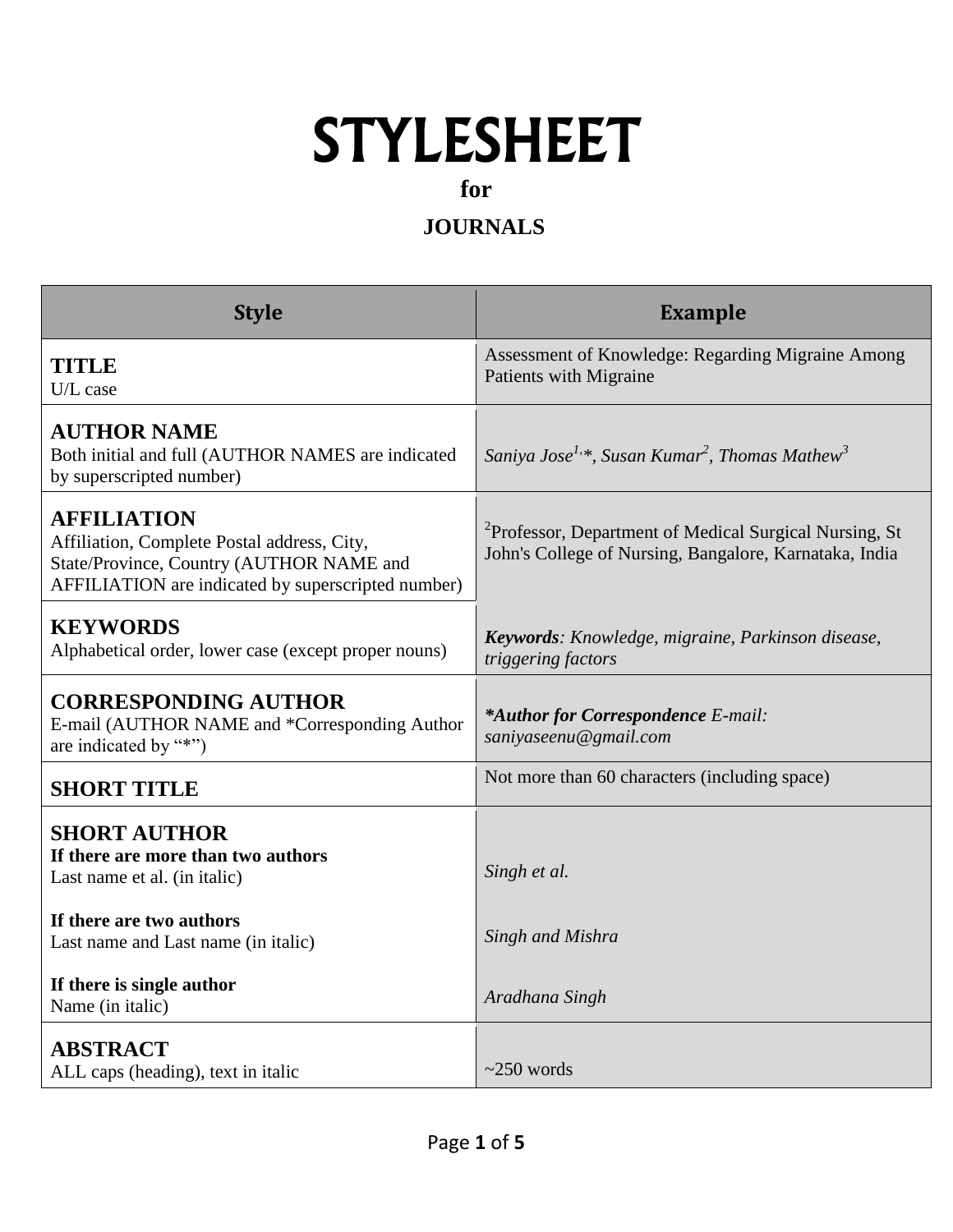| <b>Style</b>                                                                                                                                                                                                                                                  | <b>Example</b>                                                                                                                                                                                                                                      |
|---------------------------------------------------------------------------------------------------------------------------------------------------------------------------------------------------------------------------------------------------------------|-----------------------------------------------------------------------------------------------------------------------------------------------------------------------------------------------------------------------------------------------------|
| <b>HEADINGS</b><br>First Level Heading (H1)—all caps, bold<br>Second First Level Heading (H2)-U/L (upper lower),<br>bold<br>Third First Level Heading (H3)—U/L (upper lower),<br>bold, italic<br>Fourth First Level Heading (H4)—U/L (upper lower),<br>italic | <b>OBJECT TRACKING IN A VIDEO</b><br><b>Object Tracking in A Video</b><br><b>Object Tracking in A Video</b><br>Object Tracking in A Video                                                                                                           |
| <b>REFERENCES</b><br>Author-Number System<br><b>Citation (in-text citation)</b>                                                                                                                                                                               | $[1, 5], [5 - 10].$                                                                                                                                                                                                                                 |
| <b>References</b><br>Journal, Book, Conferences, Cases (all authors are<br>allowed)                                                                                                                                                                           |                                                                                                                                                                                                                                                     |
| <b>Journals</b><br>Author. Article title. Journal Title (abbreviated form).<br>year; volume (issue): pages.                                                                                                                                                   | Hsu SC, Wang SJ, Liu CY, Juang YY, Yang CH, Hung<br>CI. The impact of anxiety and migraine on quality of<br>sleep in patients with major depressive disorder. Compr<br>Psychiatry. 2009; 50 (2): 151-157p. doi:<br>10.1016/j.comppsych.2008.07.002. |
| <b>Book</b><br>Author. Book Title. Publisher Location: Publisher<br>Name; Year.                                                                                                                                                                               | Singh S. Textbook of Medical Surgical Nursing. New<br>Delhi: Wolters Kluwer; 2005.                                                                                                                                                                  |
| <b>Edited Book</b><br>Author. Chapter title, In: Editors, editors. Book Title.<br>Publisher Location: Publisher Name; Year. Pages.                                                                                                                            | Singh S, Sharma A. Surgery in nursing, In: Janice L.<br>Hinkle, Kerry H. Cheever, editor. Brunner & Suddarth's<br>Textbook of Medical-Surgical Nursing. 14th edition. New<br>Delhi: Wolters Kluwer; 2005. pp. 2198–2201.                            |
| <b>Conferences</b><br>Author. Article title, Title of Conference, Location of<br>Conference. Year, Month and Date.                                                                                                                                            | Bowden FJ, Fairley CK. Endemic STDs in the Northern<br>Territory: estimations of effective rates of partner<br>exchange. The Scientific Meeting of the Royal Australian<br>College of Physicians. Darwin, Australia. 1996, June 24–<br>25.          |
| <b>Web Pages (Online)</b><br>Authors. (Year of Publication). Title of article.<br>[Online] Title of Webpage. Available from URL<br>[Accessed on Month Year].                                                                                                  | World Health Organization. (2015). Drinking water<br>[Online]. World Health Organization. Available from<br>http://www.who.int/mediacentre/factsheets/fs391/en/<br>[Accessed on July 2015].                                                         |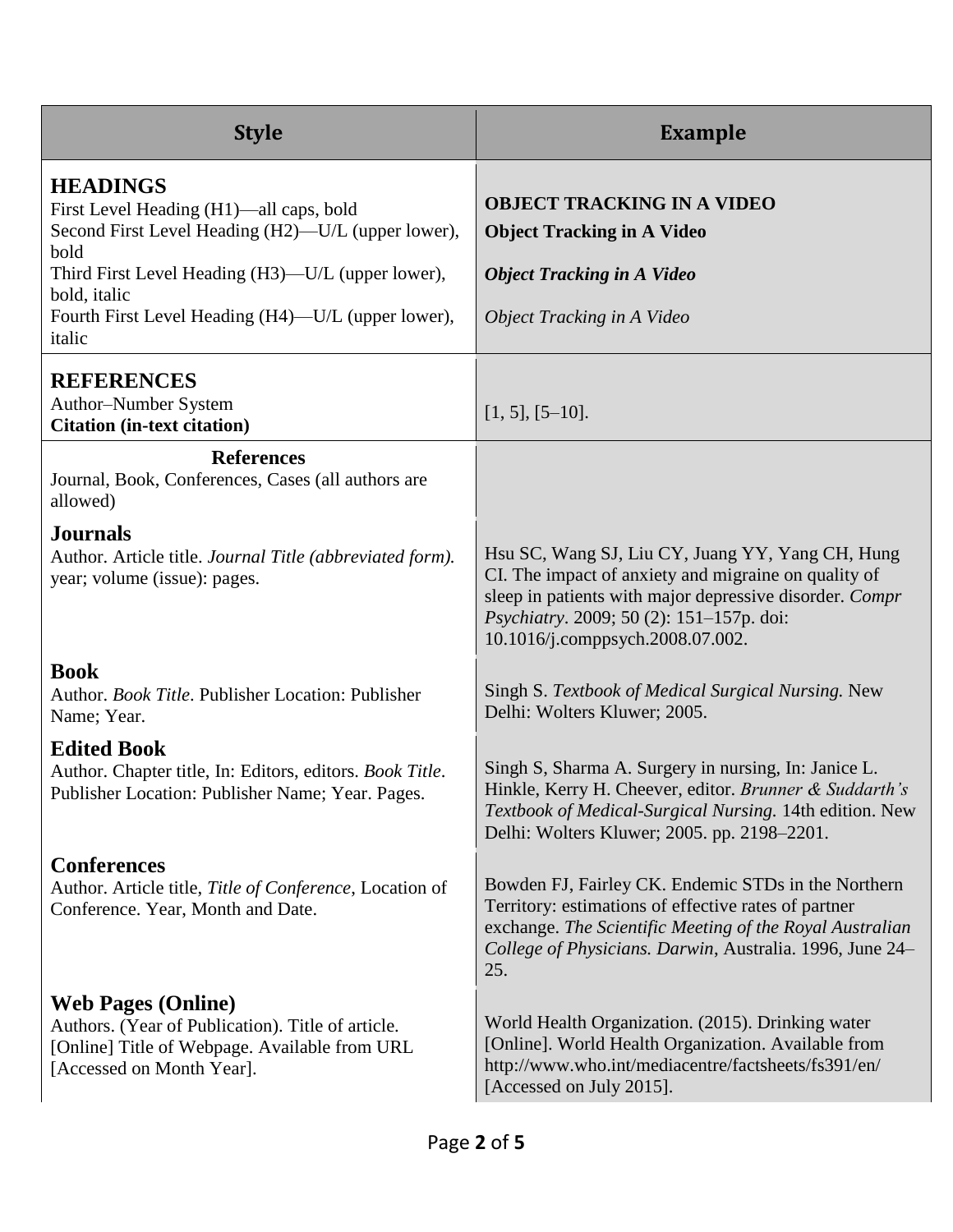| <b>Cases</b><br><b>Reported Cases</b><br><b>Template</b><br>Parties' names + year + volume (if any) + series<br>abbreviation + starting page number +, pinpoint<br>reference. | <b>Starting page</b><br>Volume<br><b>Parties' Names</b><br>State Revenue v Dick Smith Electronics (2005) 221 CLR 496, 509.<br>Year<br><b>Series abbreviation</b><br>Pinpoint                                      |
|-------------------------------------------------------------------------------------------------------------------------------------------------------------------------------|-------------------------------------------------------------------------------------------------------------------------------------------------------------------------------------------------------------------|
| <b>Unreported Cases</b><br><b>Template</b><br>Parties' names $+$ [Year of publication] $+$ Unique court<br>identifier + Judgment number + (Full date) +<br>[Pinpoint].        | <b>Unique Court Identifier</b><br><b>Full Date</b><br><b>Parties' Names</b><br>Wookey v Quigley [No 2] [2010] WASC 209 (17 August 2010) [54].<br><b>Judgment Number</b><br>Pinpoint<br><b>Year of publication</b> |
| <b>Legislation</b><br>Act<br><b>Template</b><br>Short title + year + (jurisdiction) + pinpoint reference.                                                                     | <b>Jurisdiction</b><br><b>Short title</b><br>Environmental Protection Act 1986 (WA) s 122A(3).<br>Pinpoint<br>Year                                                                                                |
| <b>Bill</b><br><b>Template</b><br>Short title + year + (jurisdiction) + pinpoint reference.                                                                                   | <b>Short title</b><br>Jurisdiction<br>Industrial Relations Amendment Bill 2010 (WA) cl 4.<br>Year                                                                                                                 |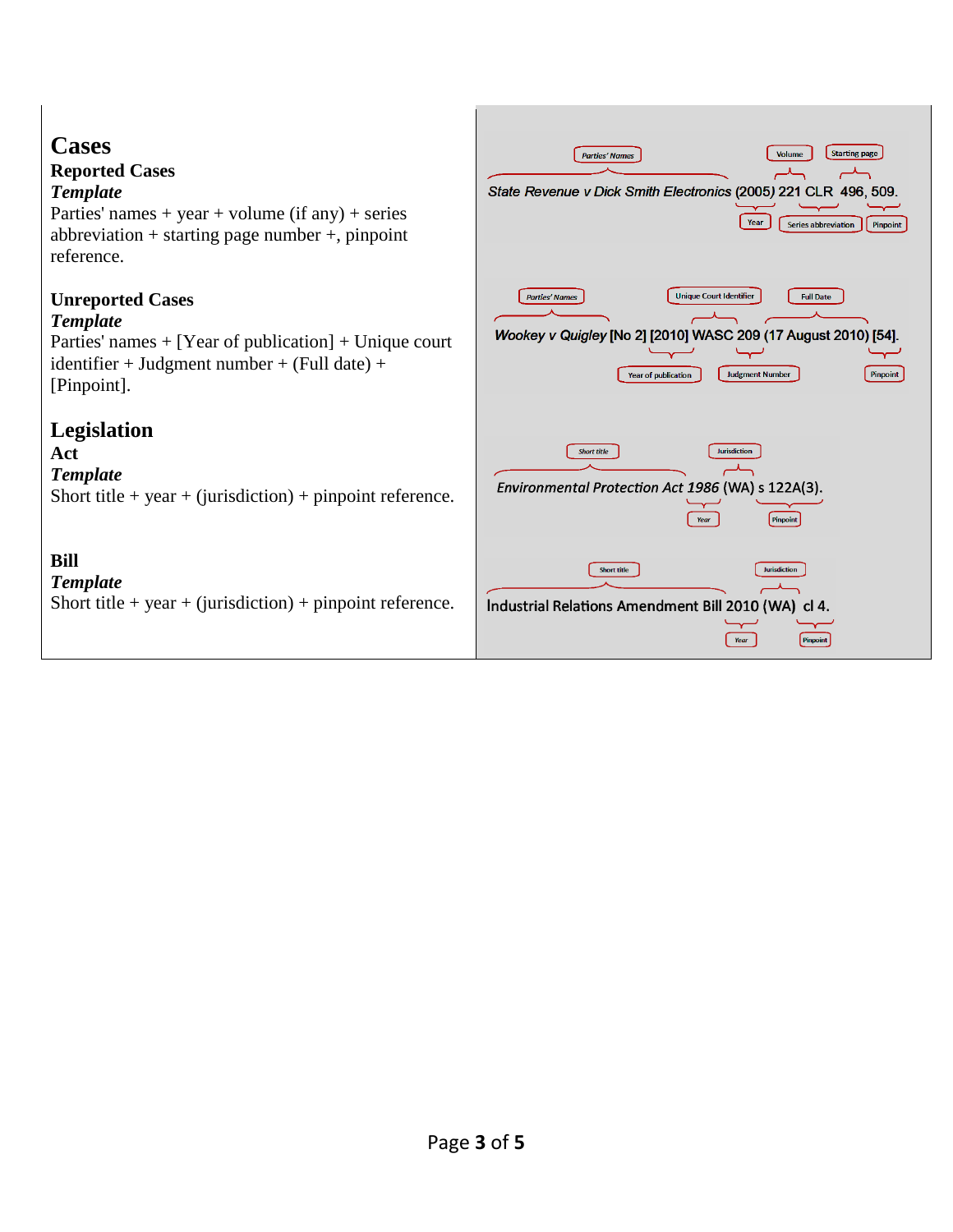| <b>Style</b>                                                                                                                              | <b>Example</b>                                                                                                                                                                                          |  |  |  |
|-------------------------------------------------------------------------------------------------------------------------------------------|---------------------------------------------------------------------------------------------------------------------------------------------------------------------------------------------------------|--|--|--|
| <b>TABLES AND FIGURES</b><br><b>Arabic Numerical Order</b><br><b>In-text Citation</b>                                                     | Table 1, Tables 1 and 2, Tables 1–3 or (Table 1), (Tables<br>1 and 2), (Tables $1-3$ )<br>Figure 1, Figures 1 and 2, Figures 1–3 or (Figure 1),<br>(Figures 1 and 2), (Figures $1-3$ )                  |  |  |  |
| <b>Caption/Legend of Tables/Figures</b><br>Title Case (Upper Lower) in italic                                                             | <b>Table 1:</b> Frequency and Percentage Distribution of<br>Subjects According to Sample Characteristics.<br>Fig. 1: Distribution of Migraine Patients on Overall<br>Knowledge with Regard to Migraine. |  |  |  |
| <b>OTHERS</b>                                                                                                                             |                                                                                                                                                                                                         |  |  |  |
| <b>Abbreviations in the list: allowed if given</b><br>(alphabetical order)                                                                | CT, computed tomography; NMR, nuclear magnetic<br>resonance; WHO, World Health Organization                                                                                                             |  |  |  |
| <b>Abbreviations in the text:</b> First occurrence both full<br>and abbreviation (in parenthesis) then abbreviated<br>throughout the text | nuclear magnetic resonance (NMR)                                                                                                                                                                        |  |  |  |